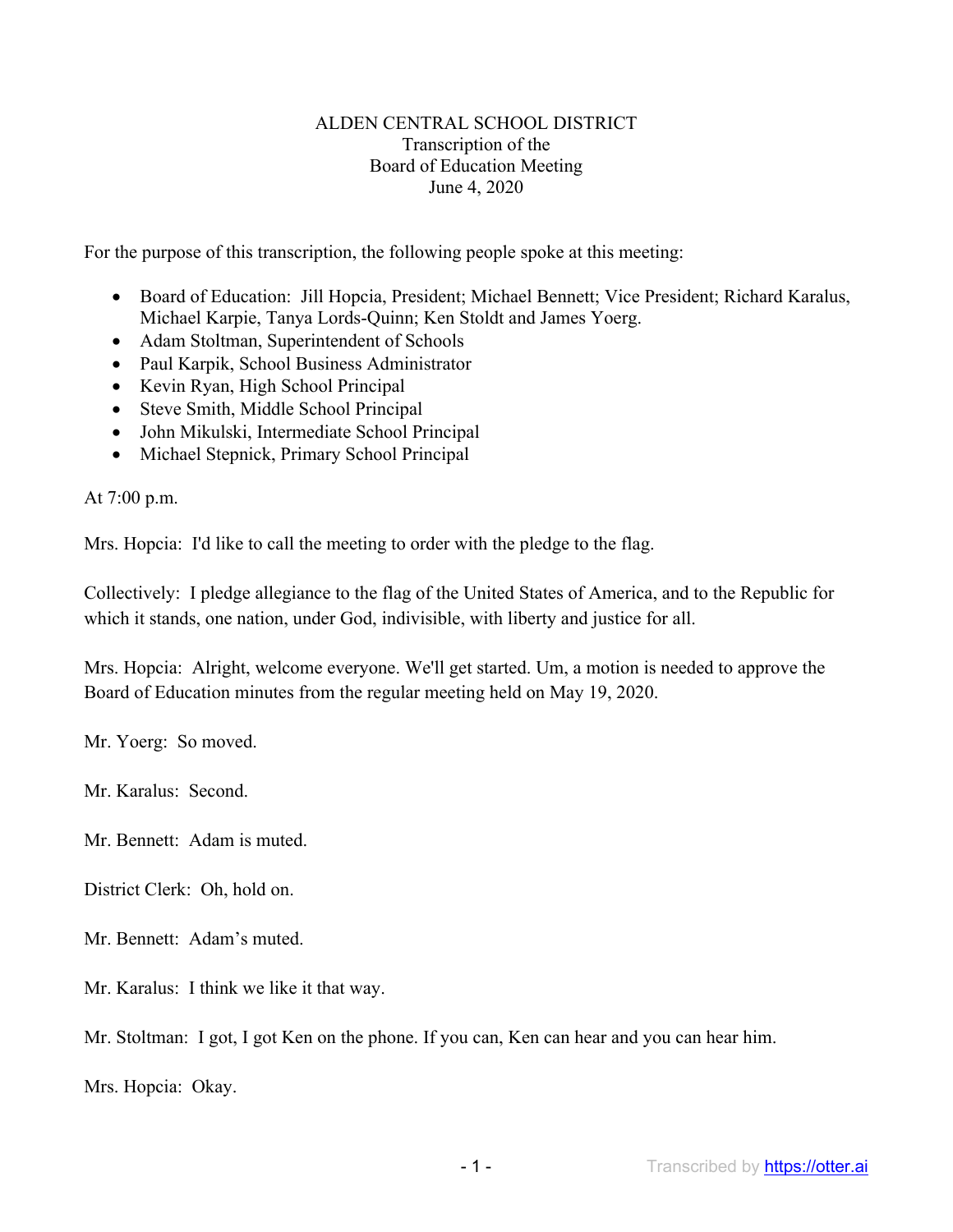Mr. Stoltman: Ken, you there?

Mr. Stoldt: Yep, I'm here.

Mrs. Hopcia: Perfect. Thank you. Alright. Um, so we had a first, do we have a second?

District Clerk: Yes.

Mrs. Hopcia: Okay, um, any abstentions? No. All in favor?

The District Clerk asked for a roll call.

Mr. Karalus: aye; Mrs. Lords-Quinn: aye; Mrs. Hopcia: aye; Mr. Bennett: aye; Mr. Stoldt: aye; Mr. Yoerg: aye; Mr. Karalus: aye.

Mrs. Hopcia: You already got Mr. Karalus. You forgot Mr. Karpie.

District Clerk: I'm sorry, Mr. Karpie.

Mr. Karpie: Thanks Tracy. Aye.

Mrs. Hopcia: Motion carries. A motion is needed to receive warrant and budget status reports for the period ending May 15, 2020.

Mr. Yoerg: So moved.

Mr. Karalus: Second.

Mrs. Hopcia: Any questions? All in favor?

The District Clerk asked for a roll call.

Mr. Karpie: aye; Mrs. Lords-Quinn: aye; Mrs. Hopcia: aye; Mr. Bennett: aye; Mr. Stoldt: aye; Mr. Yoerg: aye; Mr. Karalus: aye.

Mrs. Hopcia: Motion carries. A motion is needed to approve the following resolution: be it resolved that, upon the recommendation of the superintendent, the Alden Central School Board of Education hereby abolishes the teaching positions in the following tenure areas, effective June 30, 2020, as listed.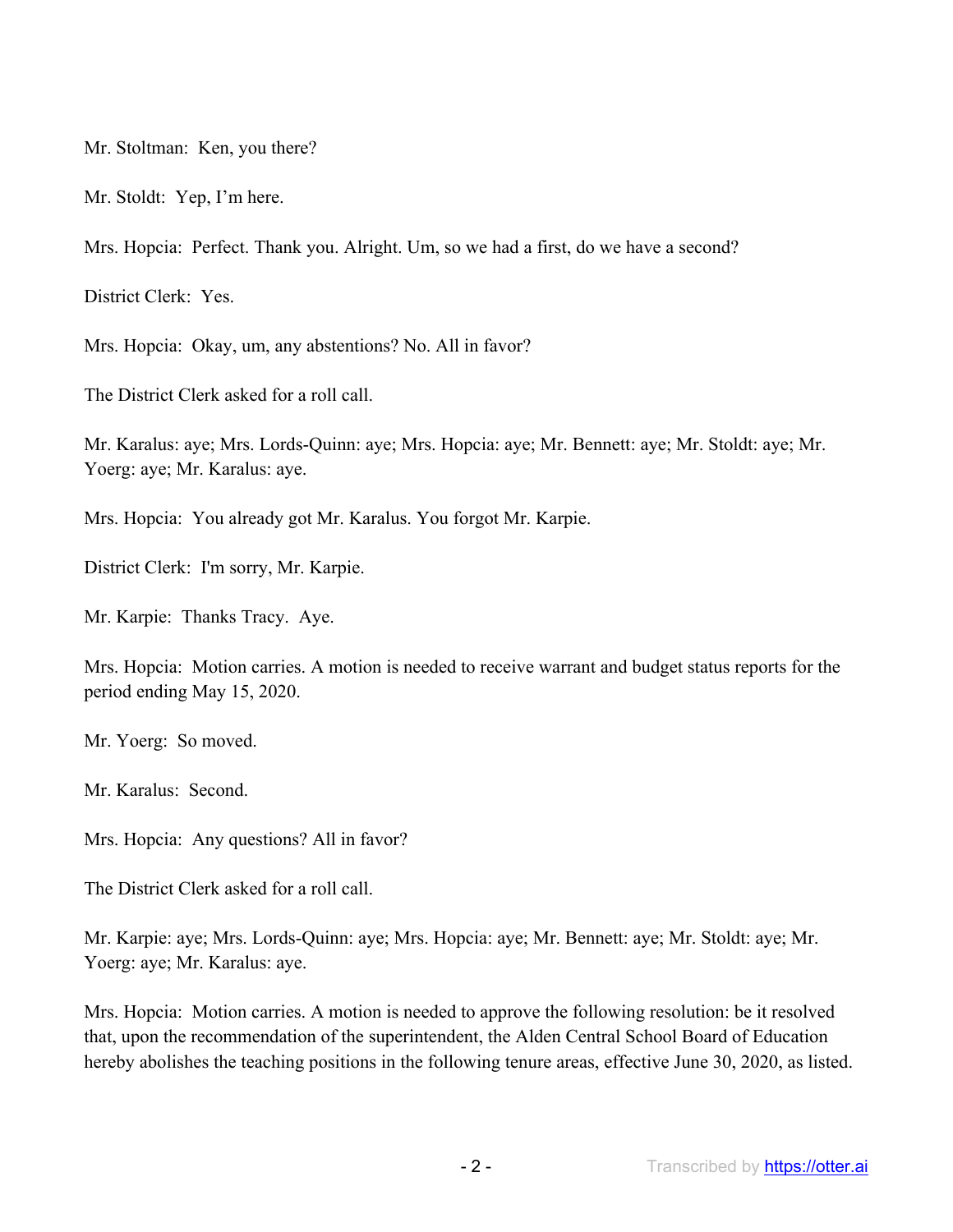Mr. Yoerg: So moved.

Mr. Karalus: Second.

Mrs. Hopcia: Any questions? All in favor?

The District Clerk asked for a roll call.

Mr. Karpie: aye; Mrs. Lords-Quinn: aye; Mrs. Hopcia: aye; Mr. Bennett: aye; Mr. Stoldt: aye; Mr. Yoerg: aye; Mr. Karalus: aye.

Mrs. Hopcia: Motion carries. A motion is needed to accept the following resignation, Edward Sisson, Jr., maintenance mechanic, effective the close of business May 29, 2020.

Mr. Yoerg: So moved.

Mr. Karalus: Second.

Mrs. Hopcia: Any questions? All in favor?

The District Clerk asked for a roll call.

Mr. Karpie: aye; Mrs. Lords-Quinn: aye; Mrs. Hopcia: aye; Mr. Bennett: aye; Mr. Stoldt: aye; Mr. Yoerg: aye; Mr. Karalus: aye.

Mrs. Hopcia: Motion carries. A motion is needed to approve the following unpaid medical leave request for Theresa Kwandrans, lunch monitor, retroactive to May 26, 2020, until the end of the 2019-20 school year or until released by a physician.

Mr. Yoerg: So moved.

Mr. Karalus: Second.

Mrs. Hopcia: Any questions? All in favor?

The District Clerk asked for a roll call.

Mr. Karpie: aye; Mrs. Lords-Quinn: aye; Mrs. Hopcia: aye; Mr. Bennett: aye; Mr. Stoldt: aye; Mr. Yoerg: aye; Mr. Karalus: aye.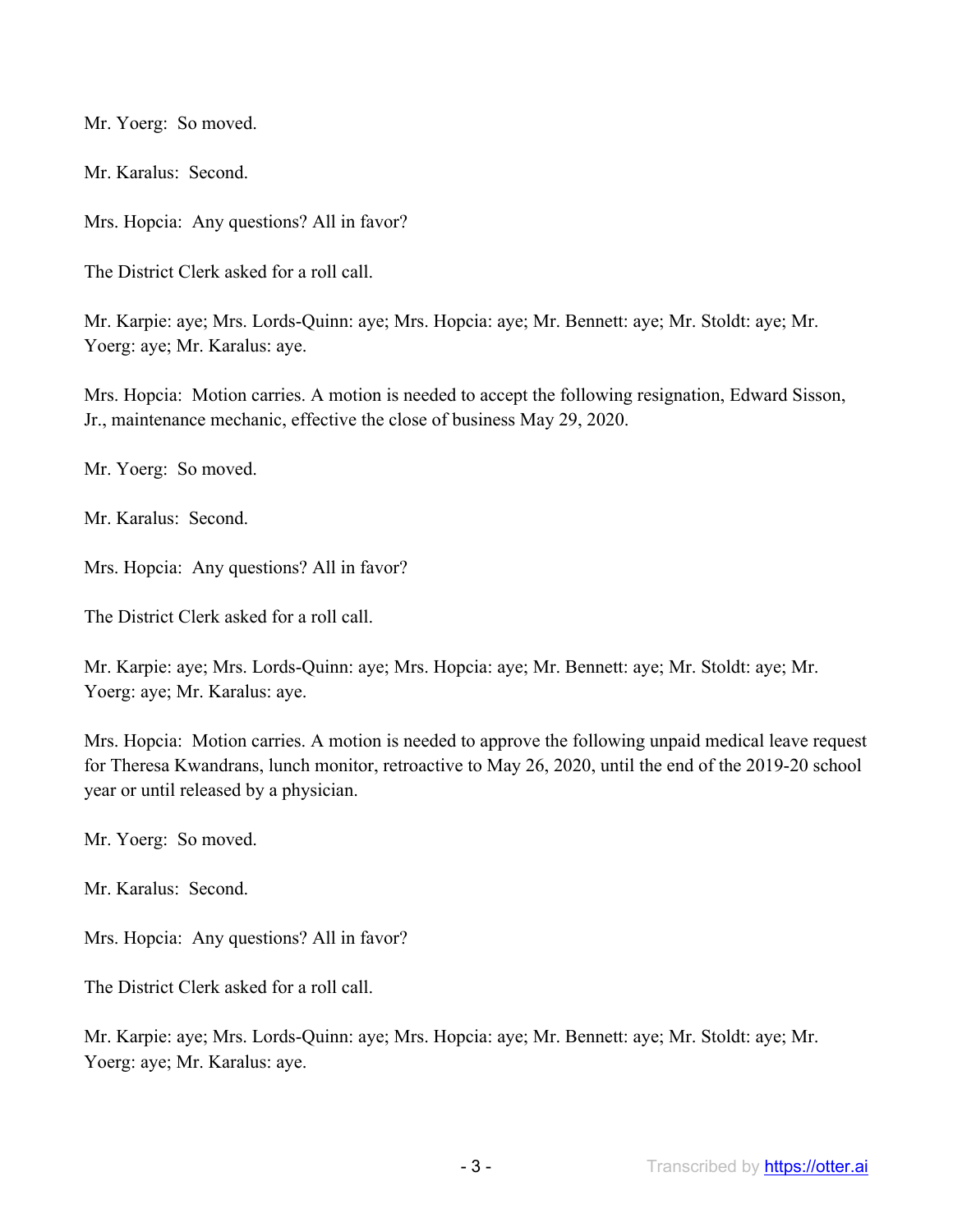Mrs. Hopcia: Motion carries. A motion is needed, upon the recommendation of the superintendent, to appoint the following as listed.

Mr. Yoerg: So moved.

Mr. Karalus: Second.

Mrs. Hopcia: Any questions? All in favor?

The District Clerk asked for a roll call.

Mr. Karpie: aye; Mrs. Lords-Quinn: aye; Mrs. Hopcia: aye; Mr. Bennett: aye; Mr. Stoldt: aye; Mr. Yoerg: aye; Mr. Karalus: aye.

Mrs. Hopcia: Motion carries. A motion is needed to approve the following resolution, whereas the Alden Central School District has established various reserve funds under the provisions of the education law and or general municipal law; and whereas the district's Board of Education has determined that it is in the district's best interest to transfer a portion of the district's unappropriated fund balance to one or more of the district's established reserve funds; now therefore be it resolved, that the board hereby declares its intent to direct such transfers upon receipt of the confirmation from the district's external auditors in the amount of the district's unappropriated fund balance following the conclusion of the district's 2019-20 fiscal year.

Mr. Yoerg: So moved.

Mr. Karalus: Second.

Mrs. Hopcia: Any questions? All in favor?

The District Clerk asked for a roll call.

Mr. Karpie: aye; Mrs. Lords-Quinn: aye; Mrs. Hopcia: aye; Mr. Bennett: aye; Mr. Stoldt: aye; Mr. Yoerg: aye; Mr. Karalus: aye.

Mrs. Hopcia: Motion carries. Oh, did I stop too soon Tracy?

District Clerk: No, you're good.

Mrs. Hopcia: Okay, a motion is needed to approve the following resolution: be it resolved that the Board of Education of the Alden Central School District continue to fund the tax certiorari reserve fund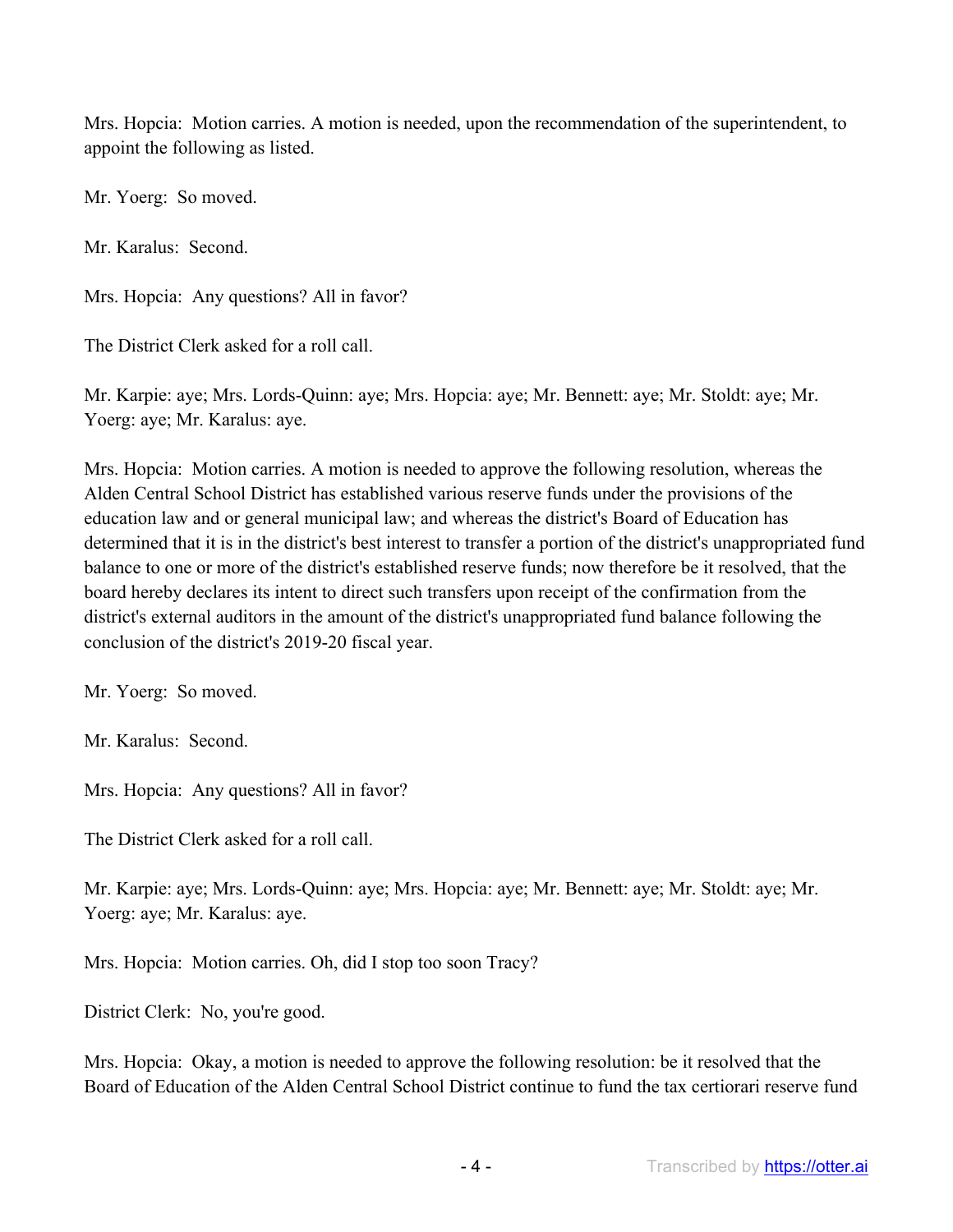in the amount of \$5,000 plus interest earned to provide for potential liability of current tax assessment challenges.

Mr. Yoerg: So moved.

Mr. Karalus: Second.

Mrs. Hopcia: Questions? All in favor?

The District Clerk asked for a roll call.

Mr. Karpie: aye; Mrs. Lords-Quinn: aye; Mrs. Hopcia: aye; Mr. Bennett: aye; Mr. Stoldt: aye; Mr. Yoerg: aye; Mr. Karalus: aye.

Mrs. Hopcia: Motion carries. A motion is needed to accept the following resolution: be it resolved that the Board of Education of the Alden Central School District has reviewed and accepted the recommendations of the Committee on preschool special education from the meetings held on May 4<sup>th</sup>, 5th, 6th, 8th, 18th 2020.

Mr. Yoerg: So moved.

Mr. Karalus: Second.

District Clerk: No, I'm sorry...check him. Oh,

Mrs. Hopcia: Did I skip it? Well, we'll just do this one and then we'll do the next one, Tracy. Is that okay?

District Clerk: Yep. Okay.

Mrs. Hopcia: Did you get through everybody?

The District Clerk asked for a roll call.

Mr. Karpie: aye; Mrs. Lords-Quinn: aye; Mrs. Hopcia: aye; Mr. Bennett: aye; Mr. Stoldt: aye; Mr. Yoerg: aye; Mr. Karalus: aye.

Mrs. Hopcia: Motion carries. Okay, now I'm going back to the special education, a motion is needed to accept the following resolution: be it resolved that the Board of Education of the Alden Central School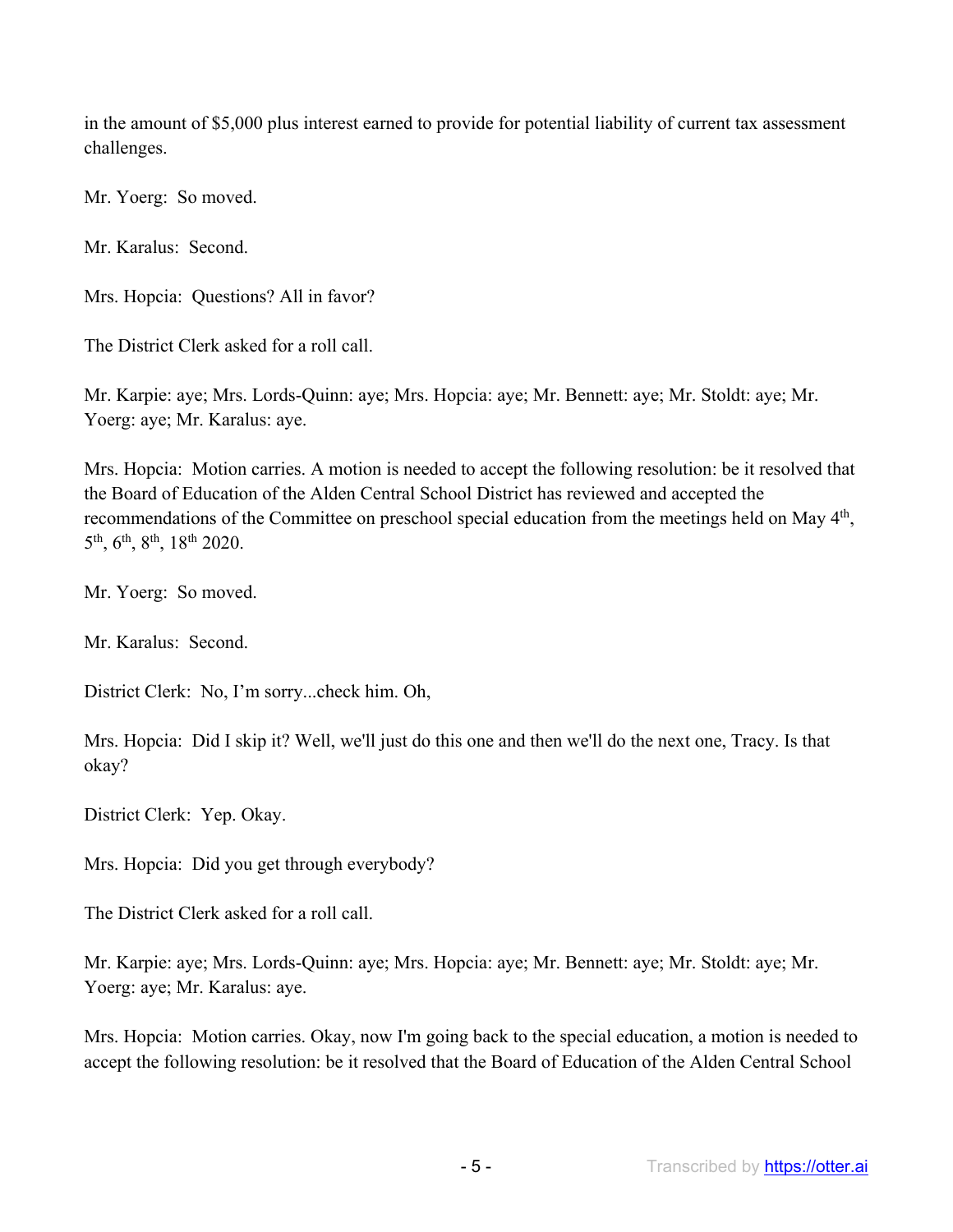District has reviewed and accepted the recommendations of the Committee on special education from the meetings held on April 29<sup>th</sup>, May 6<sup>th</sup>, 8<sup>th</sup>, 11<sup>th</sup>, 12<sup>th</sup>, 13<sup>th</sup>, 14<sup>th</sup>, 15<sup>th</sup>, 19<sup>th</sup>, 20<sup>th</sup> and 22<sup>nd</sup>, 2020.

Mr. Yoerg: So moved.

Mr. Karalus: Second.

Mrs. Hopcia: Any questions? All in favor?

The District Clerk asked for a roll call.

Mr. Karpie: aye; Mrs. Lords-Quinn: aye; Mrs. Hopcia: aye; Mr. Bennett: aye; Mr. Stoldt: aye; Mr. Yoerg: aye; Mr. Karalus: aye.

Mrs. Hopcia: Motion carries. A motion is needed to approve the terms and conditions of the following contracts, as presented and authorize Adam Stoltman, Superintendent of Schools, and or the school board president to sign the same. Omni U.S. Employee Benefits Group, World of Wonders Preschool and Mengel Metzger Barr & Co.

Mr. Yoerg: So moved.

Mr. Karalus: Second.

Mrs. Hopcia: Any questions?

Mr. Karalus: I have a question. So if, I was just wondering, with World of Wonders Preschool, what happens if the state decides that they don't want in-person classes, or we can't accommodate the social distancing for that contract?

Mr. Stoltman: So, currently, right now, they are providing emergency online instructions with their, with their students. So that would be the exact same thing if, moving forward, if we weren't back in schools in September, they would provide the remote teaching; the way they are right now. In the event that the state pulled that funding from us, obviously we wouldn't have the UPK program then, but we have no indication point at that point to happen.

Mr. Karalus: Okay.

Mrs. Hopcia: Okay Rich, all set?

Mr. Karalus: Yep, I'm all set.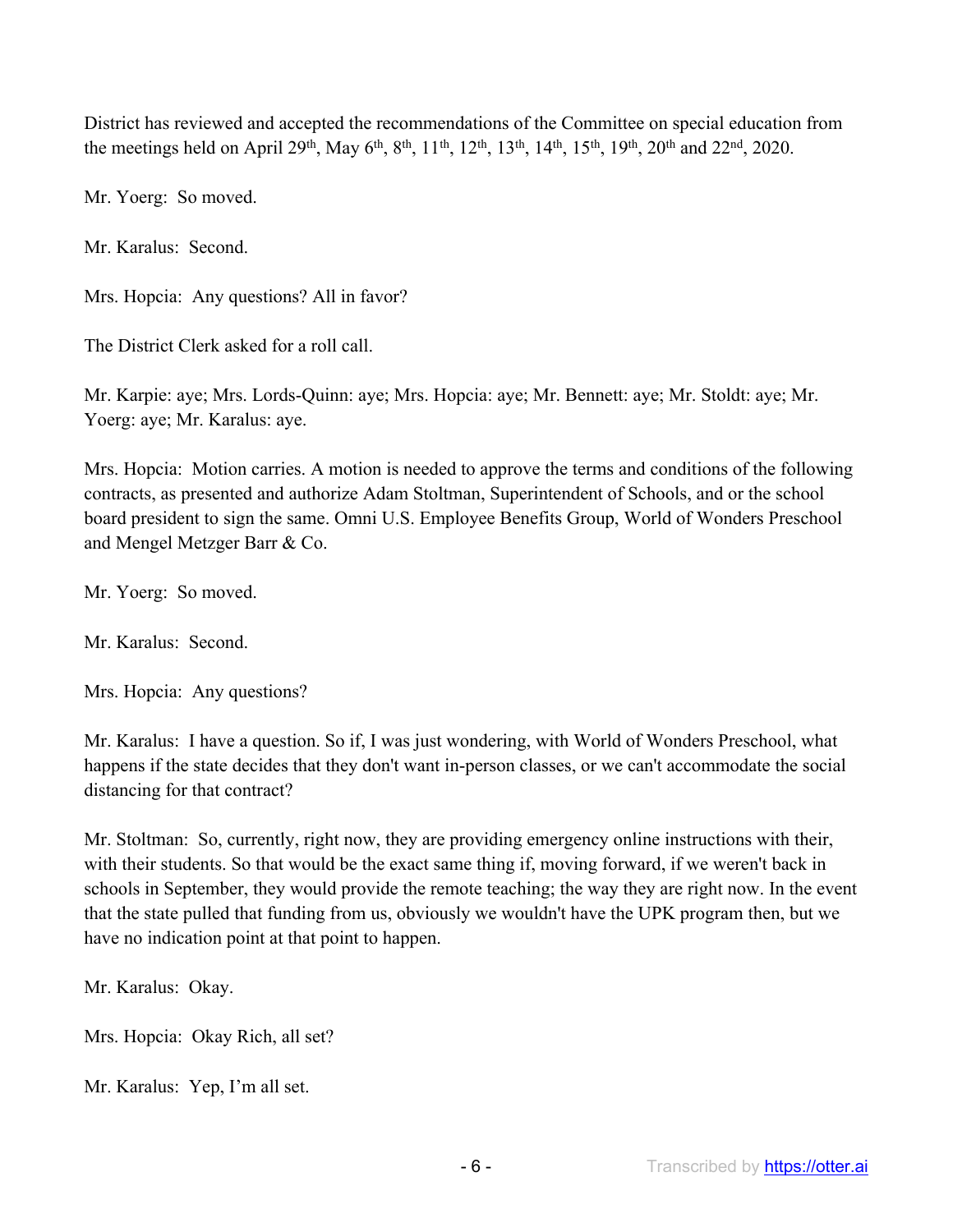Mrs. Hopcia: Any other questions? All in favor?

The District Clerk asked for a roll call.

Mr. Karpie: aye; Mrs. Lords-Quinn: aye; Mrs. Hopcia: aye; Mr. Bennett: aye; Mr. Stoldt: aye; Mr. Yoerg: aye; Mr. Karalus: aye.

Mrs. Hopcia: Motion carries. All right, moving on to my report, um, a couple of things. We just got, right before the meeting, Adam reached out to remind everyone about our ballots to vote. I know Tracy's been dutifully collecting them and there's quite a few so remind your, your people that they should get their votes in. Um, today I was talking to one of my parents, and she brought up a concern that I thought would be a concern for all school districts and, and her thought was, I just hope that when we do figure out how we're going back in September, that the superintendents get together and maybe come up with the same plan. Not necessarily the same form of instruction in the schools, but at least the same plan whereas we're all going back, or, you know, just so that it's kind of consistent throughout education and Adam, I don't know if that's even remotely possible, or if that's what you guys have been talking about in your Superintendent meetings. But what are you thinking?

Mr. Stoltman: That's exactly what we're talking about. So, we're working with the other Erie 1 component superintendents. We're actually crafting a survey right now, and our intention is to make that survey available to each of our communities, school communities. You know the town of Alden, whomever, to gather some data. To see just you what folks are thinking. But that's, we're absolutely going to be as much on the same page as possible, obviously it's going to look much differently in Alden, New York than it does in Lancaster about number of kids in the classroom. So, we started that conversation. We learned Tuesday? Excuse me, we learned Tuesday that the Chancellor is actually starting regional task force, task forces, and as of Tuesday, nobody in the western New York Region, which included Rochester that we knew, were invited to participate on this taskforce; they have like seven or eight different categories. Just before I hopped on the meeting, I did receive the invitation to participate. And I'm, excuse me, I need to take a look at my calendar, because as you know I'm on the task force from New York state public high school athletic association too. So if there's conflicts and I can't represent one of them, I'm gonna have to make a choice and ask one of, one of our colleagues in Western New York to possibly serve on that task force. But we're doing the same thing in Erie 1 to make sure that we're communicating with one another.

Mrs. Hopcia: Okay. And then I guess that turns into Mr. Lowery's email today, or two emails today, talking about lunches and how the governor has, you know, said that we're supposed to provide these services throughout summer, and yet there's no help with funding. I mean, can we really afford to do that throughout the summer?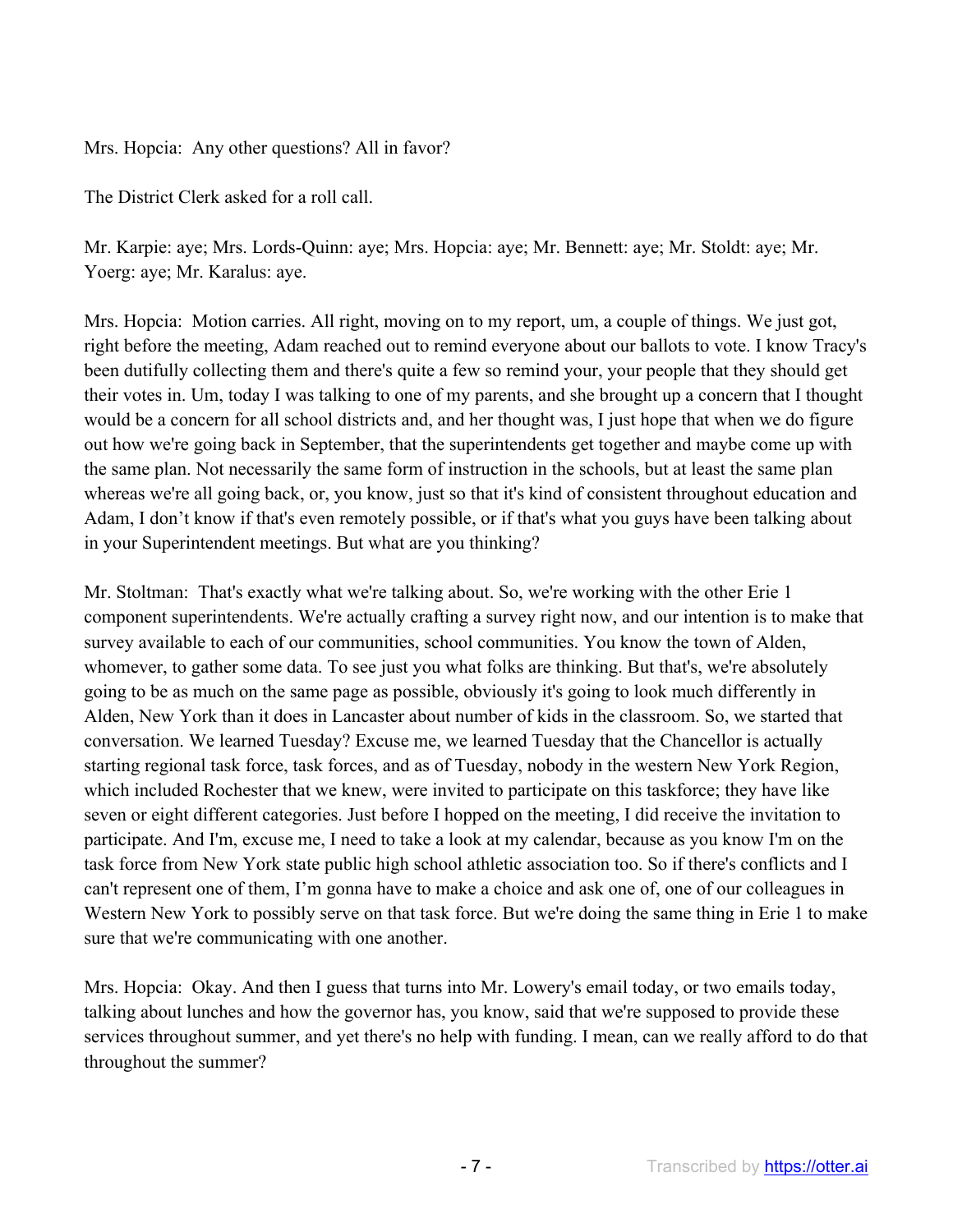Mr. Stoltman: Jill, which, what are you referencing? Because I have something, stating just the opposite.

Mrs. Hopcia: Oh, well he sent an email today talking about the governor's mandate with lunches, but then saying that there wasn't any support for that and how were we going to pursue it. Perhaps there was a follow up email that I missed?

Mr. Stoltman: We got, we received guidance from state ed that said we are not required to.

Mrs. Hopcia: Okay.

Mr. Stoltman: To provide meals over the summer. However, for those school districts that have been doing it in the past. You know, they will be required to continue but I think their intention has and will always be to continue to provide those services, but if we normally don't provide meals over the summer vacation, as I understand it, is that we are not required to do it.

Mrs. Hopcia: So then, do we finish up when the students last day is or do we go through June  $30<sup>th</sup>$ ?

Mr. Stoltman: We made a conscious decision to go through the original, originally scheduled last day of our school which I believe is June 26<sup>th</sup>.

Mrs. Hopcia: All right. Thank you. All right, moving on to the others on the board, any comments or questions Mr Karpie?

Mr. Karpie: Yes, Adam, can Ken hear us?

Mr. Stoldt: Yes.

Mr. Karpie: Hey Ken, just want to say, there's only maybe one more meeting before we say goodbye to you, and I am really gonna miss your support on the board and your guidance through all the years here and I know you're not going to retire this year. You're probably gonna retire next year. But everything you gave to the school district you belong to, to Alden, and certainly to section six. You should be proud of the time and effort you put into education in western New York and, you know, never forget all the good moments you had. And actually, I'm glad you're gonna probably possibly retire next year, or not to retire under certain circumstances, so I'm going to miss you Ken.

Mrs. Hopcia: Thank you, Mike. That was great.

Mr. Stoldt: I appreciate that. I'm very humbled. I really stinks listen I am working now so I can't thank you enough. It's been an honor to work with such a great group of people and you know, I can look back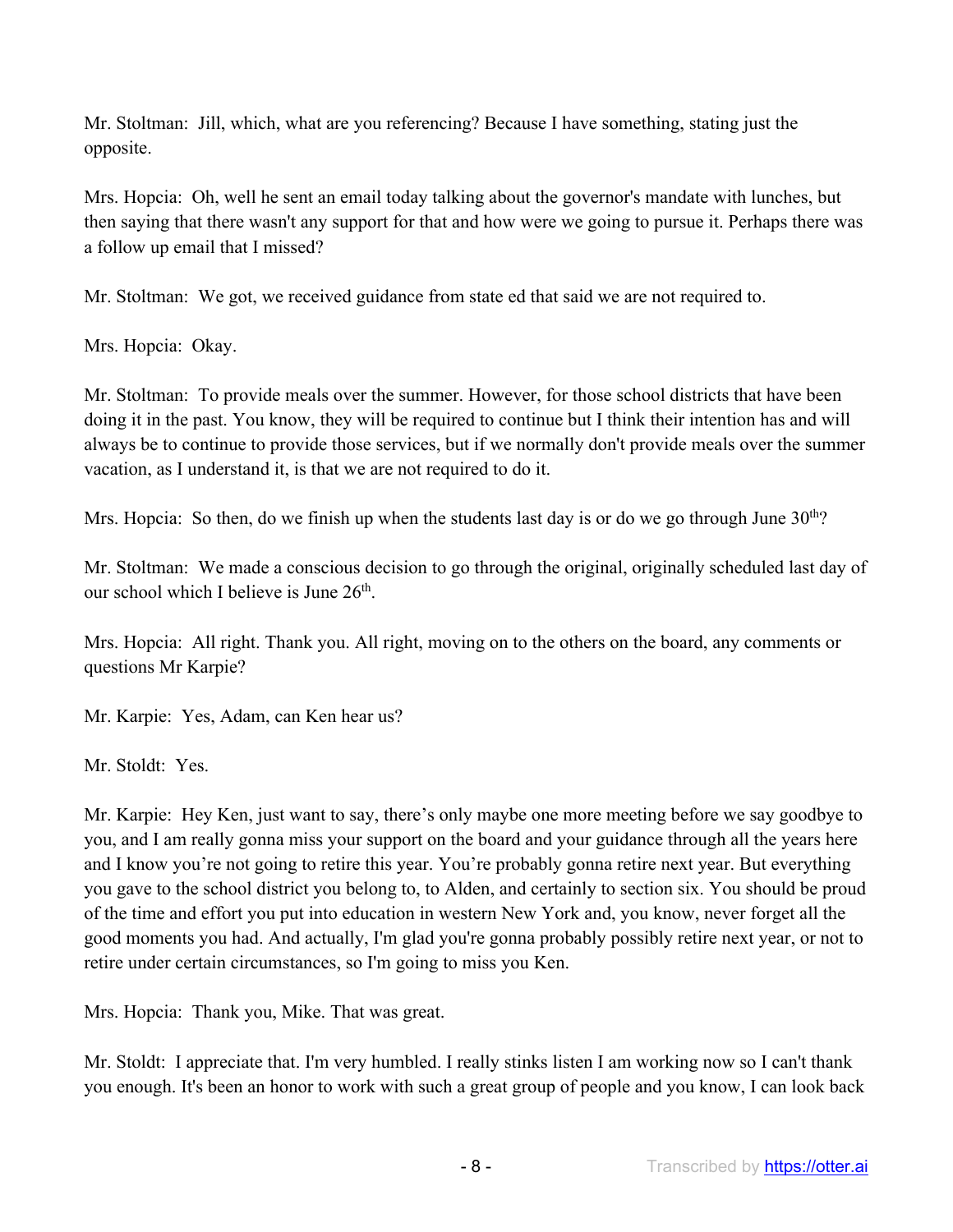and I'm very proud of what this board has accomplished, and you know, I know it's, it's tough to come to consensus at times and we didn't all agree but I think when it all came down to it, we all look at what's in the best interest of kids and I am going to look back on these last 10 years with pride; and I really thank you for saying that I appreciate that.

Mrs. Hopcia: Awesome. Tanya?

Mrs. Lords-Quinn: I also agree with Mike on that Ken. Thank you so much. I've enjoyed being on the board with you, even though it hasn't been as long as most of you guys, but I do enjoy and I thank you for all your wisdom you've shown me. I also wanted to, I'm looking forward to the envision your future on June 16. Um, and also, I heard from a few parents: they're concerned. They want to know what's going on with the yearbooks. And if there is still some kind of a prom thing going to happen.

Mr. Stoltman: Can we push that off to the principal's reports Tanya? Would that be okay for you guys if you could just make a mental note and talk about those? I received an email from our middle school principal today. It spoke to just that topic, not the prom.

Mrs. Lords-Quinn: Okay, great. And the graduation; is there anything going to happen for kindergarteners, or moving up fifth grade, or eighth graders, anything like that, or as a receiving procedure that

further reports.

Mrs. Lords-Quinn: Okay, sounds good.

Mr. Stoltman: Thanks Tanya.

Mrs. Hopcia: Thank you. All right, Mr. Bennett?

Mr. Bennett: Yeah, I would definitely agree with what Mike said about Ken. I think back to when I first got on the board, and I really appreciate the knowledge that Ken had, and I would ask him questions and look to him for his guidance and his experience. Just being a teacher, um, you know, and when he was just through all this section six football stuff that he does. I just, yeah I agree wholeheartedly with what Mike said. He was just someone I could sit back and listen to and absorb what he had to say and I really appreciate it.

Mrs. Hopcia: And Jim?

skip, oh I guess we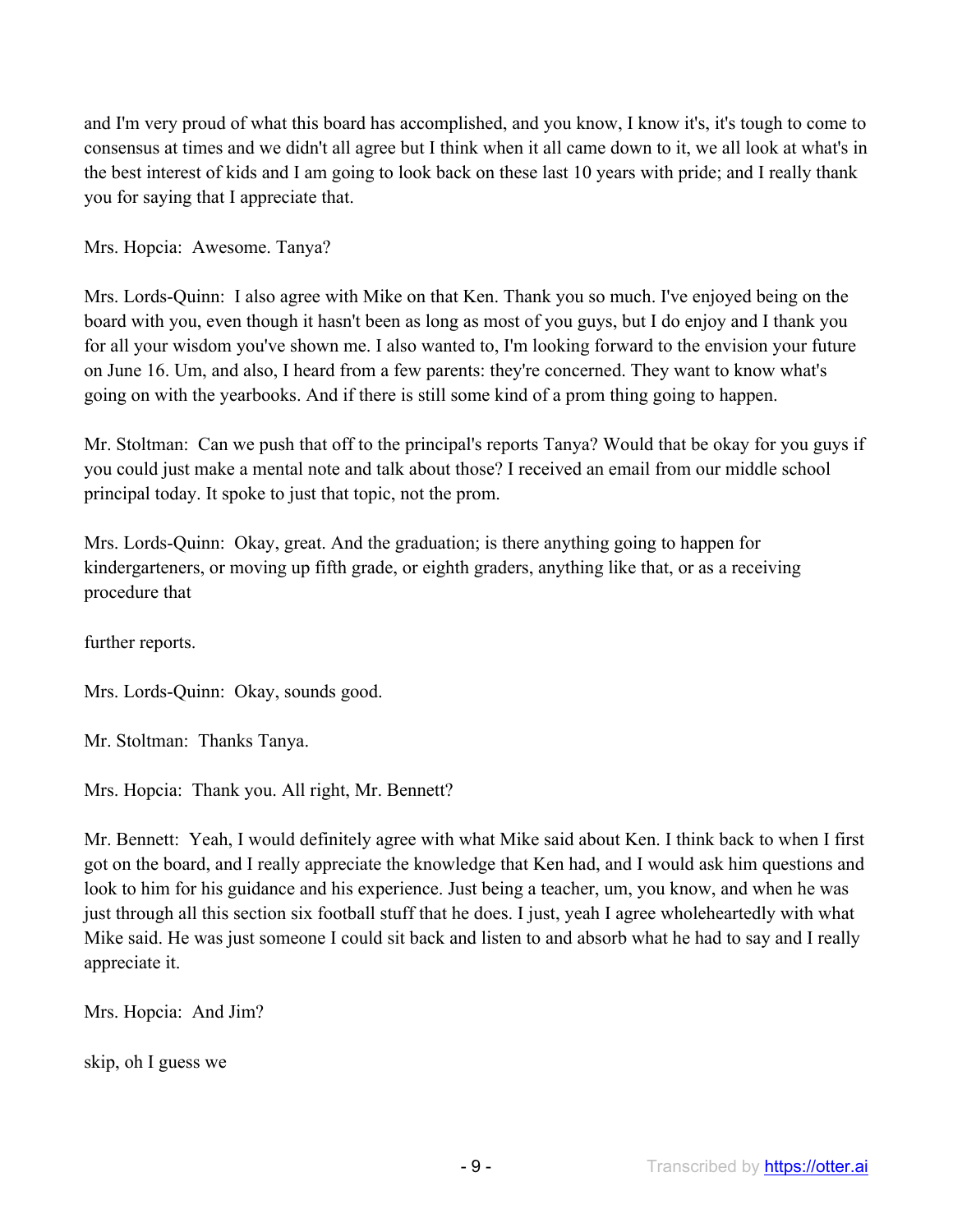can now go and do something else you'd like to say,

Mr. Yoerg: No, just that I'm very thankful, and it's easy to do when you're surrounded by great people that are willing to, you know, put forth the effort for kids and that's what it's all about. And, again, I'm really proud to be with this group it's, it's, I can't say enough about what we've accomplished and just happy to be a part of it.

Jim, now you're on Thank you Jim,

I'll just get all emotional and stuff so I'll just stay with her later but nine years, nine out of 10 910 10 years I think I said Mexico, and boy, it's going to be spending, getting into somebody else so yeah you will be missed. But we are expected to attend every board meeting.

Exactly, going forward, especially if we zoom them so you're kind of stuck. But, and hopefully if some people wrote in your name on the ballot to that might actually reach back so

I will miss you. And thank you everybody for being on it's beautiful night out there, everybody that came for this meeting, it's wonderful. The participation we have these is amazing. And as I said before to Tracy Thank you for everything.

Mrs. Hopcia: All right, and rich.

Mr. Karalus: I just wanted to reiterate the same thing about Ken that everybody else has said. He's always been that voice of reason, steady and wise, and we're gonna miss you. And really, it's been a joy having you on the, on the board, you're one of the reasons why I continue to serve.

Mr. Stoldt: I do thank you very much. You guys are all true blue I appreciate it.

Mrs. Hopcia: Well, we still get to get one more meeting with Ken. Am I right?

yes.

Mrs. Hopcia: Alright, so can I'll save my words for the next time.

All right.

All right.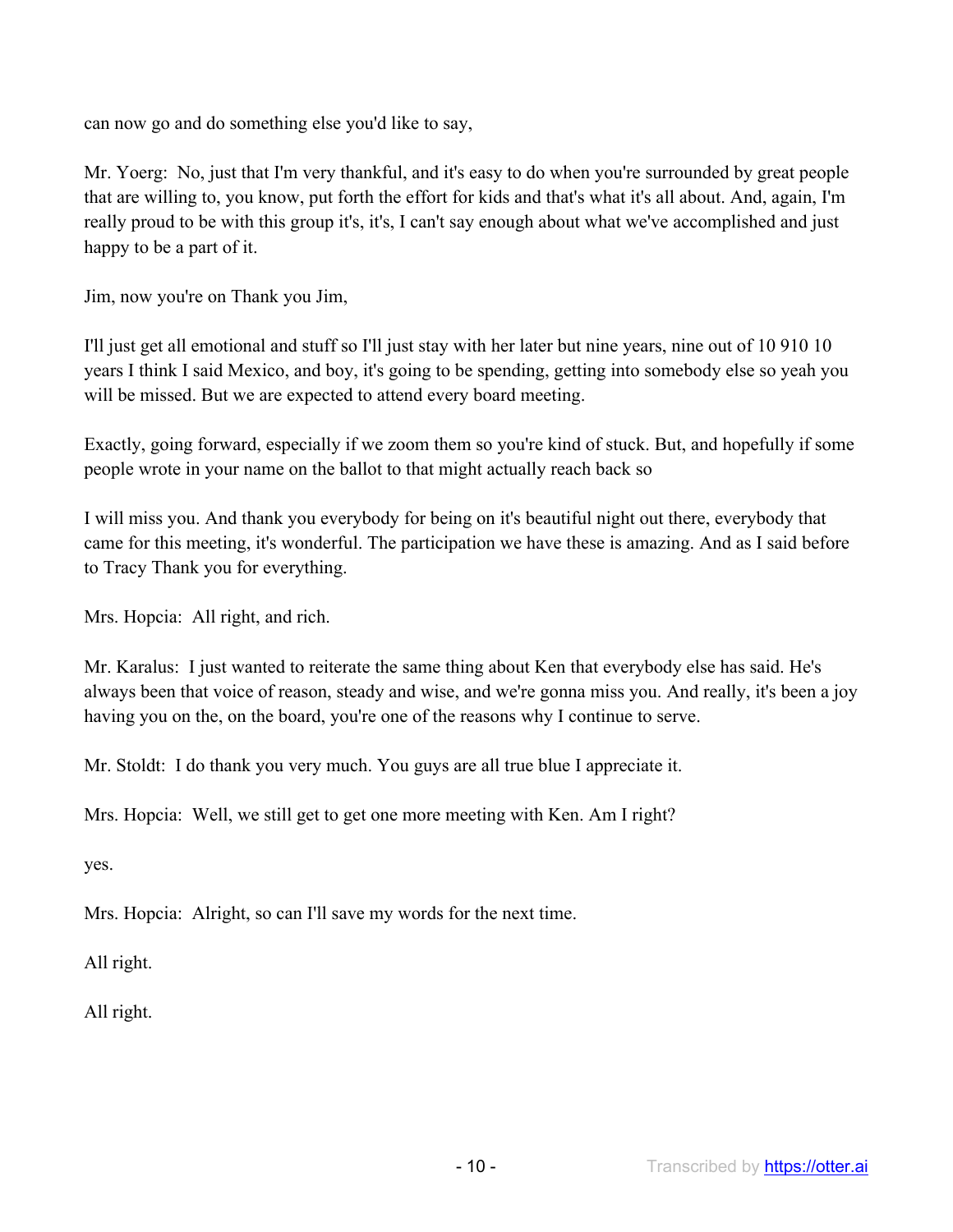Mrs. Hopcia: Thanks guys. I'm moving on to a motion for the Board of Education meeting schedule, I need a motion to approve the Board of Education meeting schedule for the 2020-21 school year as presented.

Mr. Yoerg: So moved.

Mr. Karalus: Second.

Mrs. Hopcia: Any questions?

Mr. Karpie: Yeah. Take a look at any least one meeting in the summertime, just in case we need it. I don't want to wait until we need a meeting and to try to scramble and get four people and get a quorum. So, if we put one on the calendar that we know most of us can be there at least we can plan ahead of time, and not have Tracy or Adam or yourself Jill trying to make calls at the last minute, you know doing early morning or afternoon or something like, I thought, when July into August.

Mr. Stoltman: The extra one I think, it was in August right, that we added?

District Clerk: There's actually two extra ones over the summer; one in July, and one in August.

What's the you know what the killer I'm looking at I'm sorry Trace I was, I printed the whole one, what's the other day in August that.

District Clerk: So I have started the summer dates are July 2 for the reorg July 23 August 13, and August 25.

Perfect.

Mr. Stoltman: Okay, are you good with that Mike.

Mr. Karpie: I'm good with that. Yep.

Awesome. Any other.

Mr. Karalus: I just wanted to confirm that all those Tuesday dates are for all the plays and such and they've all been accounted for, right there.

District Clerk: Yeah, I did move one to a Wednesday, which is odd because Paul needs a little extra time to get the budget stuff ready.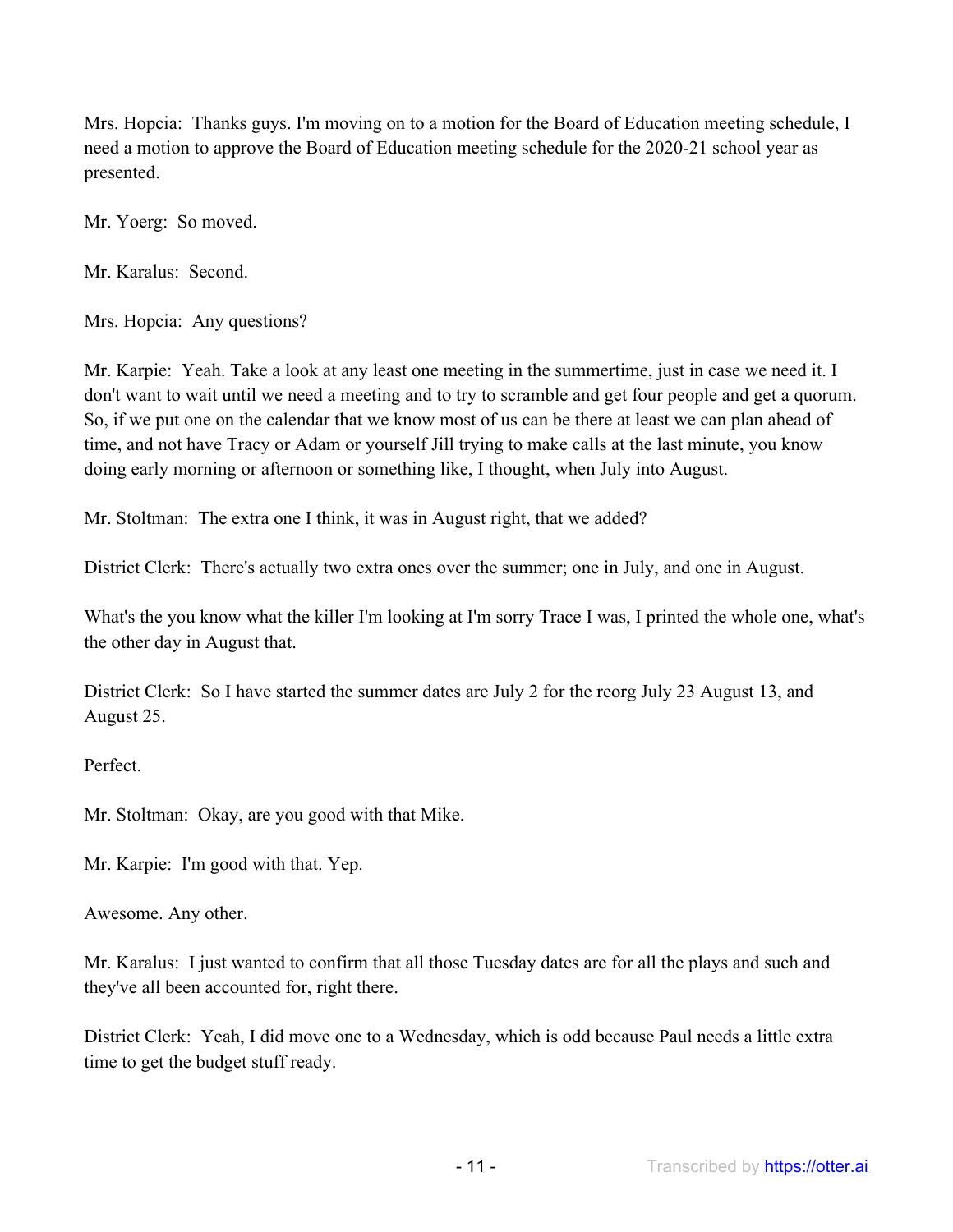Mrs. Hopcia: And then when we do have those meetings on Tuesdays and Wednesday, whoever is representing the NYSSBA, you could, you could actually go to their meetings because we always seem to miss those because our meetings are on Thursday, so we can talk about that further in the future. All right, um, if there's no more comments. Thank you. Okay. All in favor?

The District Clerk asked for a roll call.

Mr. Karpie: aye; Mrs. Lords-Quinn: aye; Mrs. Hopcia: aye; Mr. Bennett: aye; Mr. Stoldt: aye; Mr. Yoerg: aye; Mr. Karalus: aye.

Mrs. Hopcia: Motion carries. A motion is needed to approve the second reading and adoption of the policy series 1000, 5000, 6000 and 7000 as presented and outlined in the Erie one BOCES suggested policy revisions 2020, and or revisions, made by the policy review committee.

Mr. Yoerg: So moved.

Mr. Karalus: Second.

Mrs. Hopcia: Any questions? All in favor?

The District Clerk asked for a roll call.

Mr. Karpie: aye; Mrs. Lords-Quinn: aye; Mrs. Hopcia: aye; Mr. Bennett: aye; Mr. Stoldt: aye; Mr. Yoerg: aye; Mr. Karalus: aye.

Mrs. Hopcia: Motion carries. A motion is needed to approve the first reading of policy 5676 as presented and outlined in Erie one BOCES suggested policy revisions 2014.

Mr. Yoerg: So moved.

Mr. Karalus: Second.

Mrs. Hopcia: Any questions? All in favor?

The District Clerk asked for a roll call.

Mr. Karpie: aye; Mrs. Lords-Quinn: aye; Mrs. Hopcia: aye; Mr. Bennett: aye; Mr. Stoldt: aye; Mr. Yoerg: aye; Mr. Karalus: aye.

Mrs. Hopcia: Motion carries. All right, Adam over to you.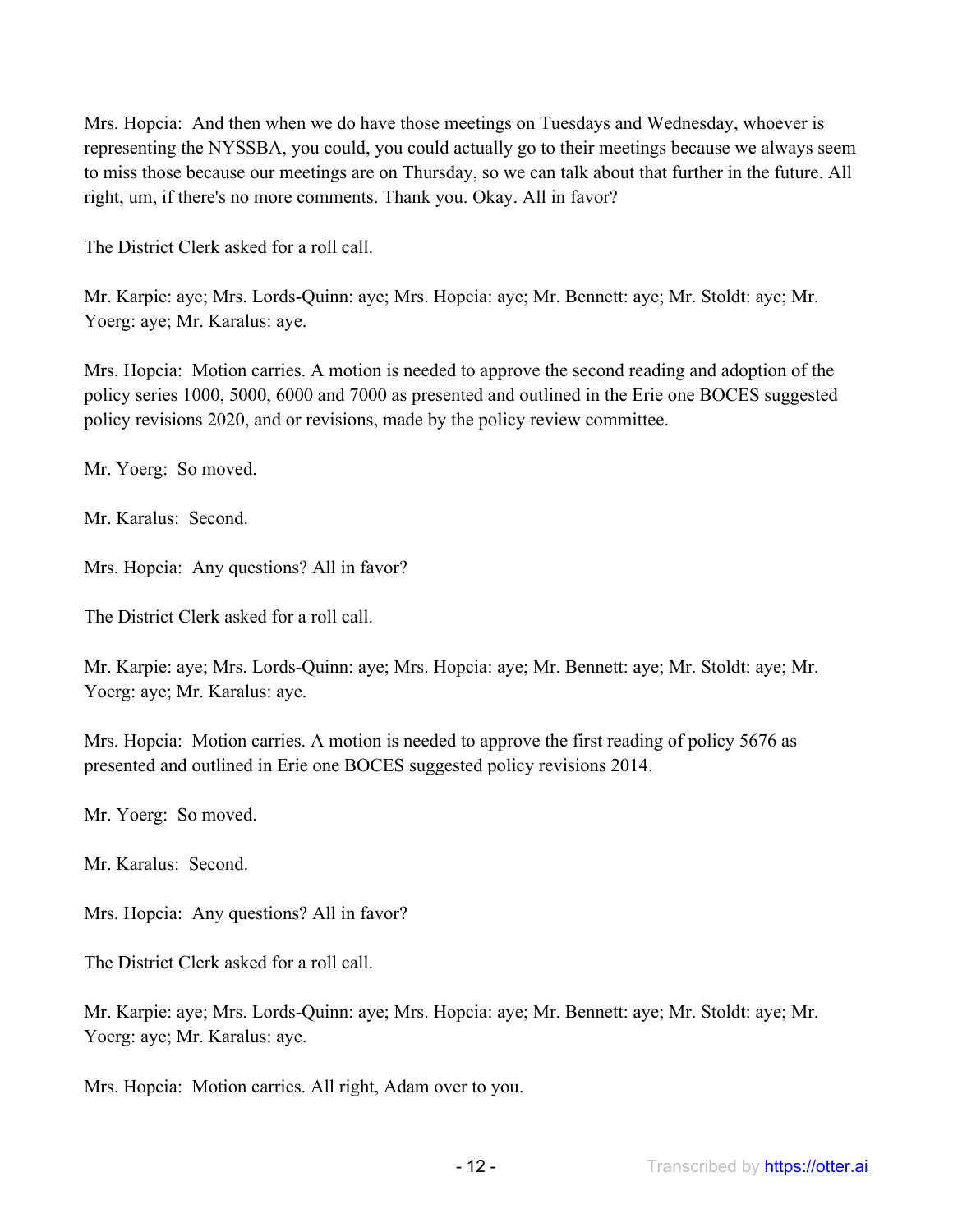Mr. Stoltman: Okay. Um, we've got the Code of Conduct that you have in your packets to take a look at. There were no substantial changes to our code of conduct therefore it does not require us to have a public hearing. So, that's for your information, updates that I have, Jill already hit on one of them. I wanted to share with the board that the latest news out of state ed was we are not required to continue to provide meals over the course of the summer. But I want to emphasize that folks that have been doing this under the leadership of Anita Trautwein. She has done an absolutely marvelous job. They get the meals out Monday and immediately start getting bags and preparing meals to go back out on Thursday. And when this is all said and done, I'll have a grand total for you; I think you're going to be absolutely shocked at the number of meals that we've provided our, our families or our students, incredibly impressive. Not only us, but across Western New York. Every school district's doing it and something that we're not accustomed to doing, but in my opinion, we did a marvelous job doing it.

The other update. Regarding the votes, the voting for our annual budget and election at 6:45 today hopefully people received a phone call from me as a reminder to get the, the absentee ballots in if they haven't already. They can pop them in the mail or if they feel more safe driving them to the district office, we do have a drop box in the district office hallway for them to drop them in. We've had, you know, the last several days, been getting many ballots in. More than usual, which we anticipated. At about 3:30 this afternoon we were formed that there's a real possibility that we might not end up with voting machines; county might not provide school districts of voting machines. So that's the next struggle that Tracy and I are gonna have to figure out. So, the options that we're hearing is we can drive them downtown and take them to the Erie County Board of Elections, but we're not quite sure; you can imagine how many 19 school districts 20 school districts in, in Western New York or Erie County; all of us competing to use one voting machine. I was fortunate to talk to the Lancaster Superintendent who spoke to somebody on Erie County Board of Elections and the individual said there's absolutely zero chance and we're gonna have results on June 9. So, stay tuned. Roll up, because we won't have a meeting before June 9<sup>th</sup>. I just don't want that to come as a shock to folks. And as I get information I'll be sure to share it out to the board.

Mrs. Hopcia: And are they saying, why that happened?

Mr. Stoltman: No. Tracy, you didn't get a "why," did you?

District Clerk: I did not. I actually spoke with somebody just probably Monday or Tuesday and seemed pretty confident that we were going to get the machines; even confirmed that I asked for three. And he was going to work on getting a representative out to the district for me, beginning at 4:30, and, you know, through until the ballots were counted. So, as you can imagine I'm not very happy. It's like I feel like we've been strung along all along and then you know last minute, you know, we're at the gate and they pull it from us.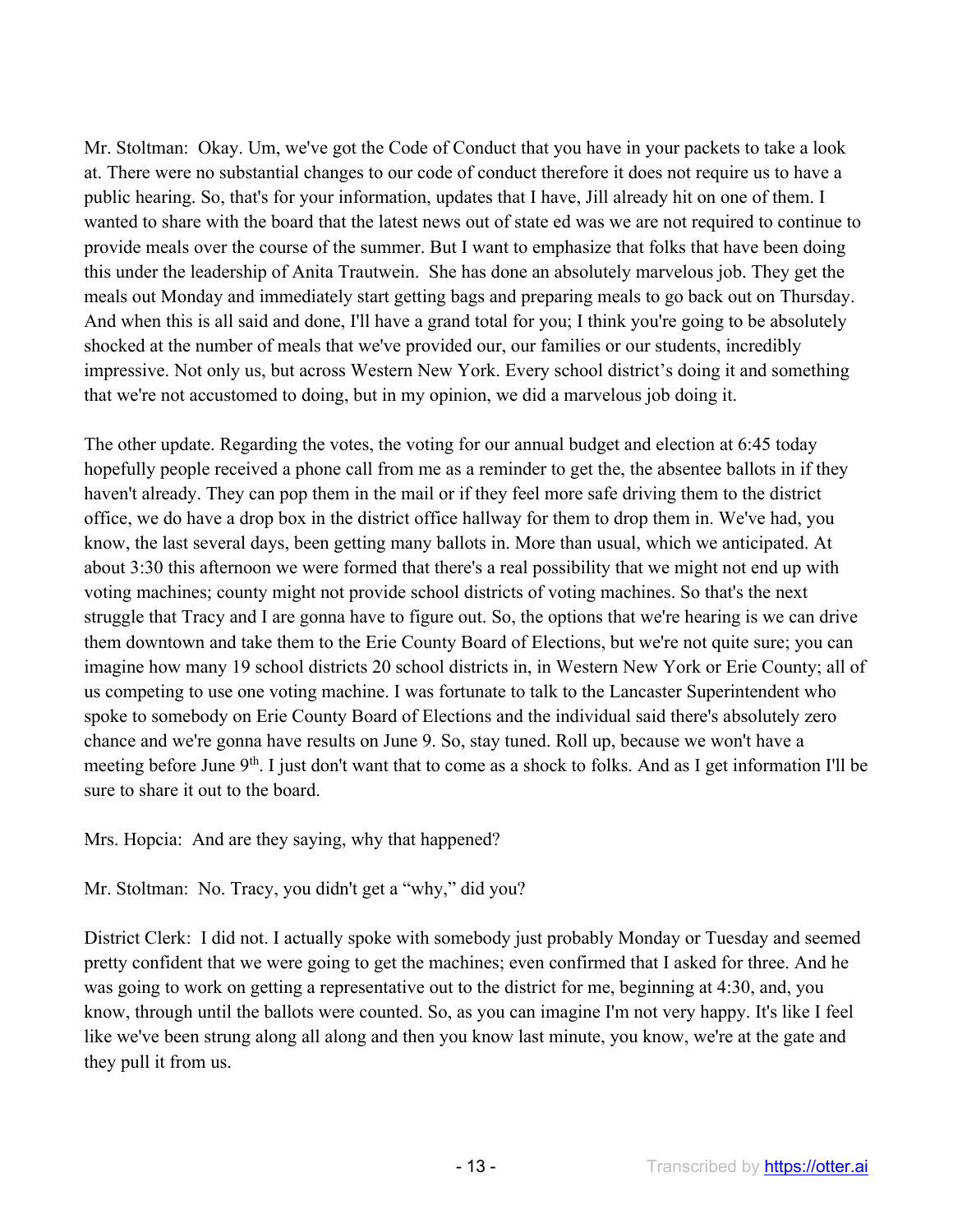Mr. Stoltman: Tracy's done, as you know, Tracy has done a marvelous job managing this incredible undertaking, and every day presents a new set of challenges. And she's on the phone with the Board of Elections with our legal counsel. You can imagine, we're getting ballots in that aren't sent in in the manner in which they should be. And you know, maybe not signed, maybe not an address, maybe not sealed, maybe ripped, maybe torn. What am I missing Tracy? Maybe have things inserted into them.

District Clerk: Or they're not even in the oath envelope.

Mr. Stoltman: So there is going to be, I mean guide, safe, safe to say right now there are going to be many, many, many ballots in what they call a spoil pile that cannot be counted.

Mrs. Hopcia: Oh my gosh, oh my gosh.

Mr. Stoltman: And we're not alone. We're not alone. The superintendent's across the region, I've been communicating with them, and they, you know, they share that they to have a large spoil pile. And anything from people, you know, that could be making honest mistakes to people signing it with some pretty outrageous messages, I'll just leave it at that. That's all I have under my updates, we can have a conversation when I meet in a pre-agenda with Mrs. Hopcia and Mr. Bennett about possibly reconvening these meetings in the Distance Learning Lab, as I believe we will be at phase three at that time. If that's the Board's decision we can absolutely support that and, you know, proper, exercise proper social distancing, masks, what have you, but I'll leave that up to the board. Okay, I'm going to turn it over, principals, guys if you didn't, if you could please touch on the great things that you have going under the circumstances in regards to acknowledging our students achievements, graduation and yearbook distribution. Why don't we start with Mr. Stepnick.

District Clerk: Ah, you caught me off guard. Oh, there he is.

Mr. Stepnick: I think I'm good now. Um, hi everybody. Just a, just a couple quick updates from the primary school. And if you were able to read through my report you got a little glimpse into this based on the little email excerpt that I shared, but I think as we hit the homestretch here and the calendar flipped over to June, I've really seen an uptick in the amount of complimentary emails that I've received from families. Just parents singing the praises of staff for them bending over backwards to, you know, pick up the phone at eight o'clock at night to do a private Zoom with a child whose parents have kind of reached their wit's end, complementing the meal distribution, it's just, it's email after email from families saying thank you, please pass this along to your staff; and I just want to tip my hat to all the staff members who put in those hours to, to earn those types of compliments from our families. so that's been great. Next week, the primary school is actually holding our distribution and pick up nights on June  $8<sup>th</sup>$ , 9<sup>th</sup> and 10th. Each of the buildings has decided to hold a similar event, but being as the primary school does not have any technology to collect, we were able to put ours on the calendar a little bit earlier than some of the other buildings. So our students will be coming through next week in a drive thru format,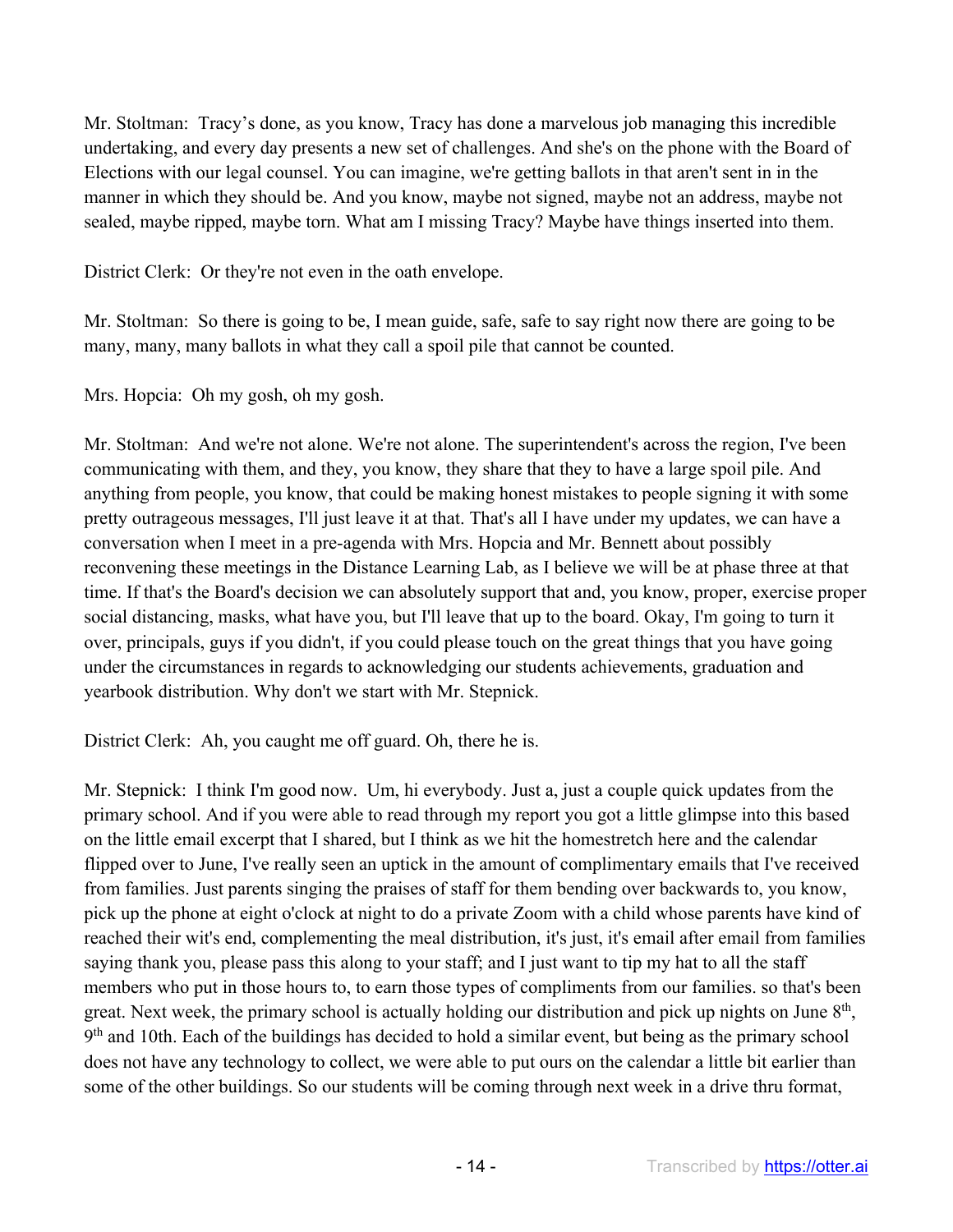each grade level has their own evening setup, staff members are coming in on a voluntary basis, but I will say that the response to participate was pretty overwhelming, and we have, we have a tremendous amount of participation coming from our teachers. So, we'll be handing out some of those end of the year materials to kids that they didn't get a chance to receive yet. Students will have a chance to drop off library books and return anything that was the belongings of the school, and teachers are putting together end of the year gifts for students to pass out at that time. Included in those end of the year gifts are things like our yearbooks, the things that the teachers buy out of pocket for their students. The Pink Cow was gracious enough to donate free ice cream cone coupons to the district. So we have all of those things bundled together for the, for the kids and that should be pretty exciting for them to see their teachers and get to receive that through their car window, you know. In addition to that, as we look forward to our final week of our home study, teachers are planning some, some really fun and kind of outside the box activities for kids. We have a lot of guest speakers coming into classrooms to, you know, we, I heard one where a teacher has a magician coming in to, you know, put on a little show for the kids. We have some virtual field trips happening where parents have volunteered to show different aspects of maybe their family farm or, or something unique that the kids haven't gotten a chance to see before. So, um, I've heard of some games, some competitions, things that the teachers are playing which is really fun and we're hopeful that the kids will really, it will give them some memorable stuff to kind of provide some closure to all of this. So we're looking forward to all of those things. I'm sure there'll be a lot of pictures of things that are happening on those class Zooms in the coming week. So, that is all I have tonight.

Mrs. Hopcia: Thank you.

## Mr. Stoltman: Thanks, Mike. John?

Mr. Mikulski: So I can safely say that Mr. Stepnick stole all of our thunder. He has similar stories to share building kind of phillium what that looks like at the Intermediate School. So a couple things, the home study program has been going fantastic. The teachers really have gotten into a groove and have been able to make those accommodations and be flexible with different families and different kids based on their needs; so it's gone very, very well. The big conversation that we've been having lately is just how do we start to ease out of that; how do we get into that last week of school? We still want to make sure that our teachers are present, we're still providing some engaging experiences for kids, but we also recognize that continuing with new instruction the last week of school is probably not going to be very fruitful, so they've been working on similar to what is happening at the primary school; each day having kind of a special event, a special guest, something to kind of ease the kids in numbered them that closer to the year for our fifth graders. A lot of that really is looking at that transition. You know, typically this is the time of year to do fifth grade moving up ceremonies, and doing orientations at the middle school, and having kind of that exit out of the Intermediate School into the middle school. So a lot of that's been going on through zoom meetings where they're, they're actually having sixth grade ambassador students come in, kind of talk about the middle school. I believe some of the fifth-grade teachers have also had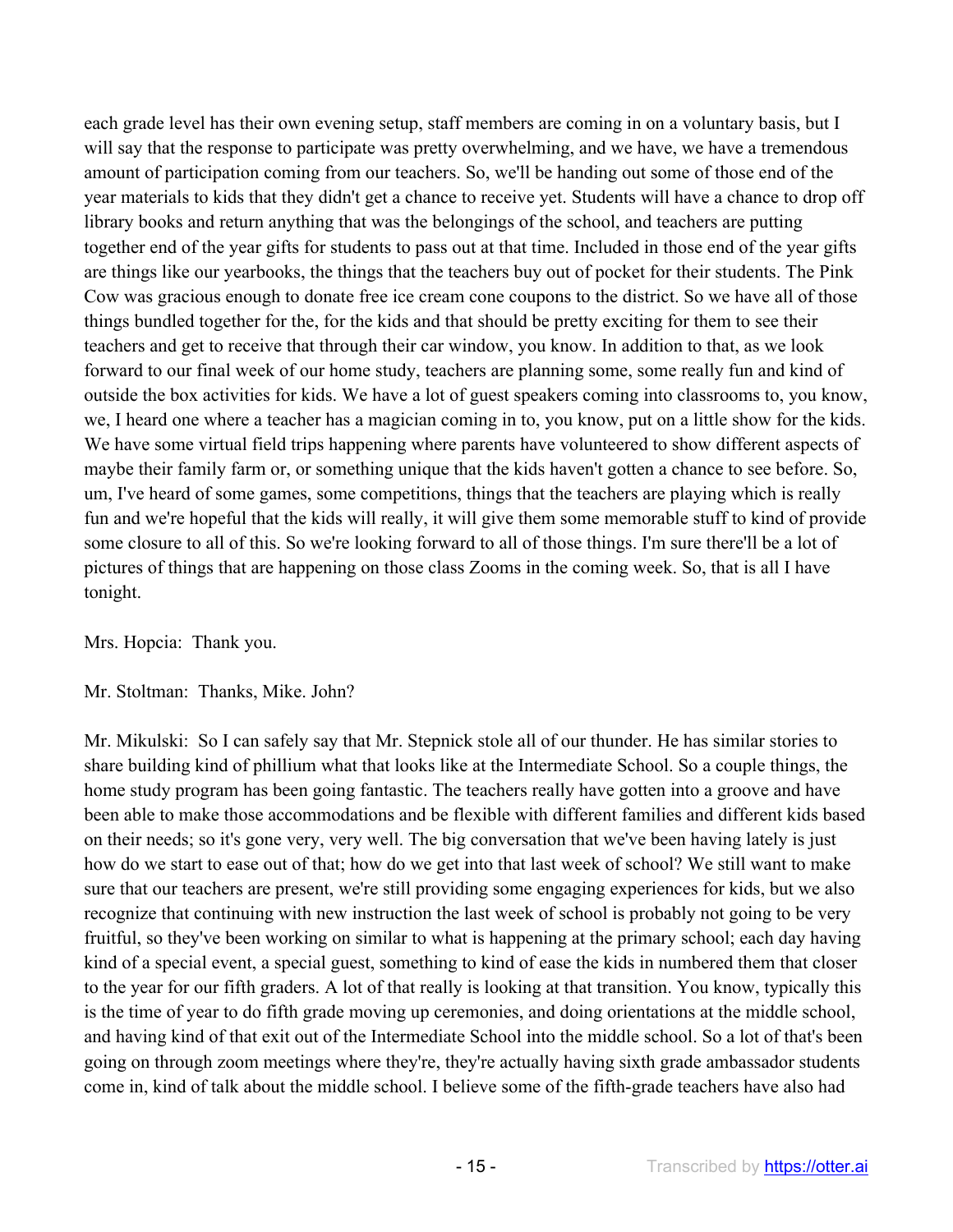the middle school counselors, come in and be special guests so that they can do a question and answer. So all these patients that I think are helping students start to kind of get a sense of what will Middle School look like in the future. Those conversations in the past have happened during those orientation days and, unfortunately, that's just not possible at this time. So, a lot of that is going on right now for our students coming up from the primary school. We've been having those similar conversations at grade level competitive third grade, I had a couple of teachers actually reach out to me, "I will be a mystery guest next week." So it's all these kind of ways just to kind of keep everybody connected, or they're ready for that next step in terms of kind of celebrating the end of the year as a building. We to have some collection pickup dates; planned hours are going to be the 17th 18th and 19<sup>th</sup>. That's going to take place in the evening, 4 to 6pm. Similar to the primary school, have a ton of teachers who have already volunteered to come and be part of that. That will be a chance for us to get back our things from the students and then give them some things, including whatever's left in their lockers. Their yearbooks will be distributed at that time, as well as some extra kind of gifts and things for the fifth-grade, because we wanted to do something extra special for fifth-grade; typically that's in the form of the moving up ceremony. In the next coming day, we are going to have, the fifth-grade teachers will actually be making a personal visit, by cars, to every student in fifth-grade, deliver the yearbook and then as well as a special gift that the PTO areas and other things too So Jamie and Molly. Now, no sharing that with your kids, but we will be getting some more information out to you shortly and that is finally, the last piece that we want to make sure that we do provide for parents because it's always a nice piece of closure and feedback to the year. We do have a plan for our progress reports; those will be, they're actually getting worked on by teachers in the next week or so, and our plans to mail those home, along with those Pink Cow certificates to the students that first week of summer break. The teachers have kind of customized what the progress report looks like this year, so that it really provides kind of a summary of the learning that's gone on despite these really, oh you know, unusual circumstances. That's all I have for you this evening.

## Mr. Stoltman: Thanks John.

Mr. Smith: Good evening everyone. Just as John and Mike stated in the intermediate and primary school, we are starting to wind things down at the middle school. Um, it has also been very successful I feel with the home, the home learning, the remote learning. A lot of that success has to do with the time and hours that our teachers have spent with our students. Like Mike said, it's not a 7:40 to 3:10 job anymore; they've been doing it after hours. I'm late on the weekends to make sure our kids are successful and prepared, so I also want to give them some kudos for, for making this work, and we got thrown into it. And they did a nice job with it. Just as you can imagine, every June is a crazy month, especially in the middle school. It is no different, without staff being in the school. We have a lot of celebrations, a lot of events that we are continuing to have. We have our, our envisions program, which is a new program that we started this year with our eighth graders. It was kind of like an honors project-type program. The kids have worked very hard at creating a capstone project and we didn't want to end it for them, so we are going to do a zoom on June 16, and each kid is going to have an opportunity to share their capstone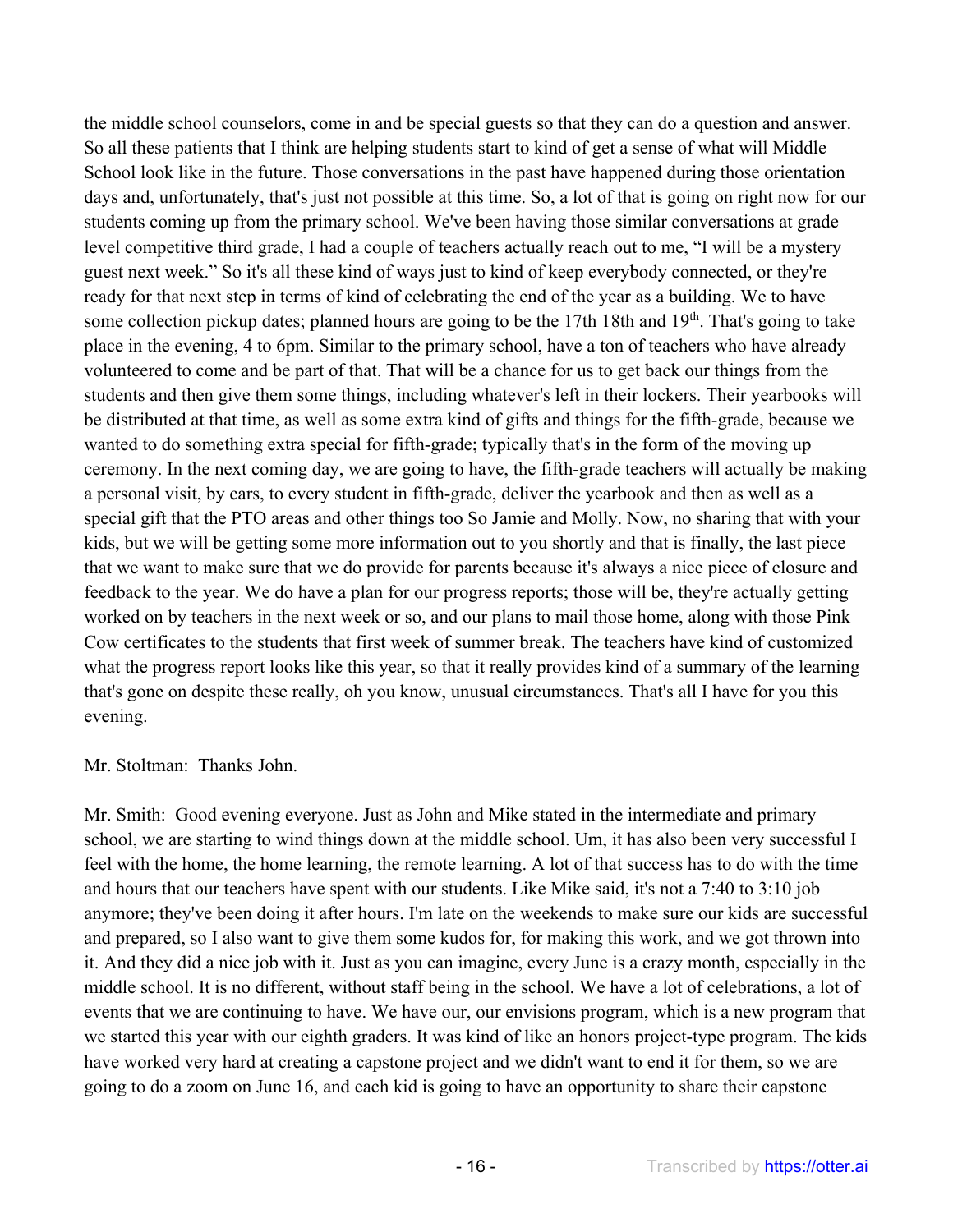project and what they learned from the program. We also have our NJHS induction ceremony which was supposed to be at the end of May but, actually, at the end of April; we will be having that on June 11 and that will be also via zoom in. We have a guest speaker from the high school coming to speak to our kids and then we'll be doing the ceremony that we would typically do in the middle school; odd we're going to do it via Zoom. Finally, our eighth-grade, or eighth-grade moving up ceremony is a big event that we have for all our eighth graders. With that being canceled we are going to be doing a virtual reception for them, it is not going to be zoom, but it is going to be a virtual taped reception that we will share with all the eighth-grade families and all the eighth-grade students. And it's going to kind of have the same feel with all the eighth-grade teachers exploratory teachers. We do have two high school students speaking to the, to the students so that will be mailed, that will be emailed, probably the week of June 15<sup>th</sup>. We're hoping it will be something nice that students can remember forever. They're a 33 year. Kind of like Mike john had said about getting our eighth graders, doing something a little bit, a little special for them, a little more, little extra. We are going to also be delivering the awards that they would have received at the ceremony, along with gifts from the PTO, gifts from the eighth-grade class account, and also gifts from ABC. So we will be delivering the gifts from the middle school, and that's going to be on June 18. It should take us a couple hours, we're gonna have four groups and the kids up, and we will be delivering those, kind of like you seen those birthday parades, that kind of style to the kids; kind of making a big deal and making them remember all their hard work and accomplishments for the year. I believe that's it. And then we also are going to have our drop off. I know Mike said that he's doing his next week and John's doing it the final week of instruction. We are going to have our drop off the week of June 22. We need to wait till after the 19th because the students are using a lot of the materials they have. So, June 22 we will be using. We're going to begin our, our supply, our supply return, which has to do with computers textbooks library books. We will also hand out yearbooks for kids that ordered their yearbooks, the Pink Cow certificate and then any sixth and seventh grade awards that those students would have received at the end of the year will be also able to get a lot going on in June. And we're, we're kind of wrapping up our plans and looking forward to seeing them. That's all I have.

Mr. Stoltman: Thank you, Steve. And lastly, Kevin.

Mr. Ryan: Last night actually would have been the spring award ceremony of the annual spring awards program in the high school auditorium, where we celebrate the incredible achievements of our students grades 9 through 11, and then also honor our seniors with a number of scholarships through the Alden community scholarship foundation, of course not being able to have that in person. One of the things that is in production now is a little slideshow presentation that will be public sometime next week, where parents and students will find it posted to social media and the district web page, so that people can watch that when it when it works for them. So again, that's our way this year to honor students for the great achievements throughout the year, academic and otherwise. Alright, so stay tuned for that. With regard to the yearbooks, High School yearbooks are in; they were delivered this week. And I'd like to remember Brenda LaBar and her students, along with the support of Sue Siuta, did an amazing job working with Justin's. You know when this when this thing went down in March, we sat in a zoom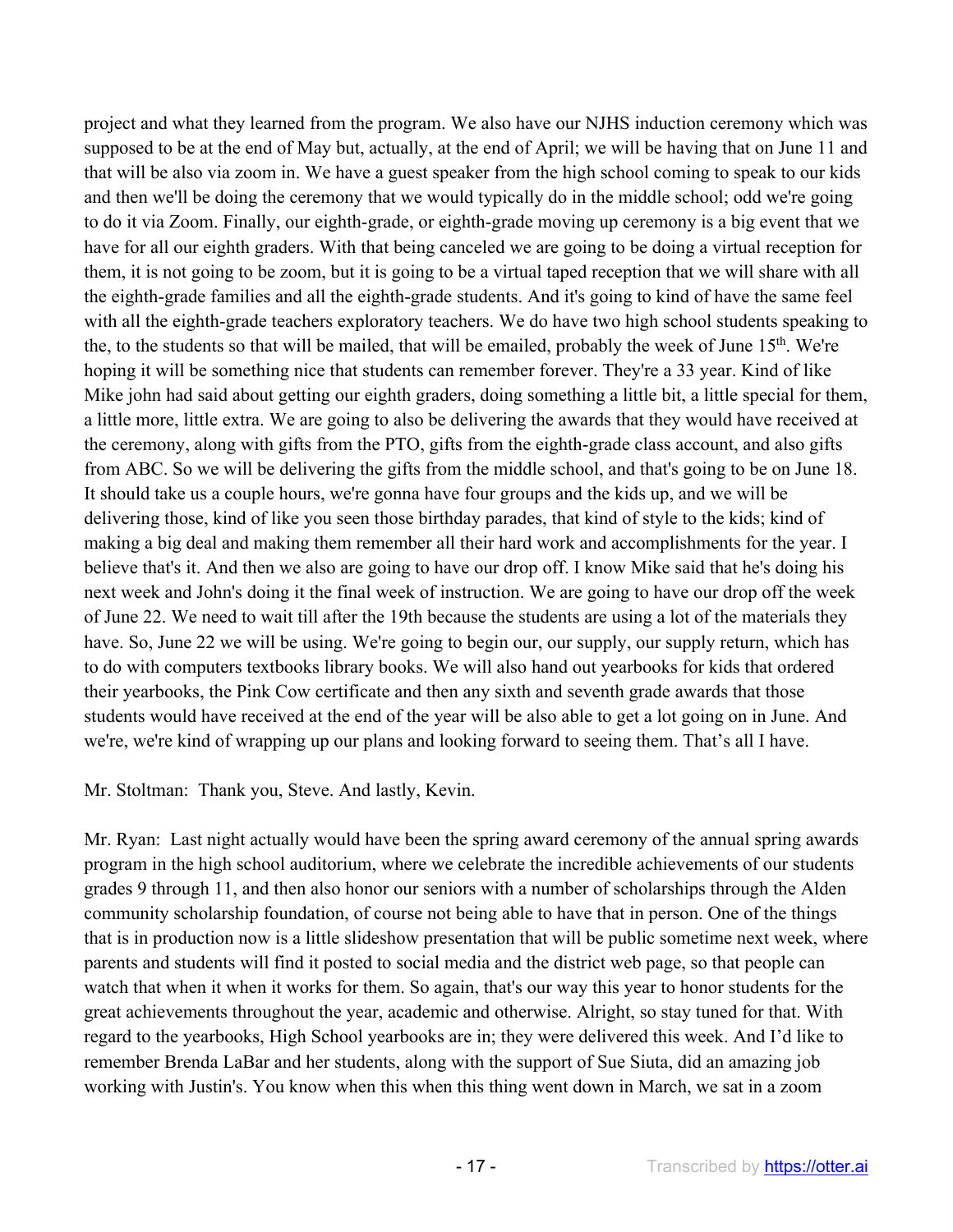session with the Justin's folks and talked about, you know, what are we going to do, can we, can we make this work; and we finished it. Certainly, Brenda stepped up and our kids stepped up big time and got it done to build the yearbook was delivered. This week, we will be delivering yearbooks to our seniors and next week, as we've been doing a number of different deliveries to seniors in 2020. And then we will make yearbooks available to grades 9-11 after that point. The process for picking up those books, um. In terms of the prom; what I do know is this. We didn't officially cancel the prom yet. However, in speaking to most principals across western New York, most proms have been canceled. Sadly, it's just not something that at this point in time, we're able to do, bringing large groups of people together, you know, under the certain, under the circumstances we face, so we haven't cancelled it officially, but it may be a foregone conclusion shortly, that we'll need to move on from the prom this year. In terms of graduation, interestingly enough, and throwing some frustration with that, we finally received some guidance from New York State, with regard to commencement ceremonies today. Okay, June 4. So while we've been working on, you know, plans A through F since March, we finally get some guidance from the state. So what we'll be doing now is, is looking at the guidance and trying to figure out the best plan forward with regard to a commencement ceremony for the class of 2020. And we hope to get to share with the community, very shortly. Thanks.

Mr. Stoltman: Okay, any questions for any of the principals? I usually pause in between their reports at colleges.

Mr. Karalus: I just wanted to comment, I'm going to miss all the ceremonies. I really enjoy going to those things, especially for the high school students who are graduating and the ones getting awards.

I know you're not alone rich,

zoom won't be the same, but it's all right.

There'll be stories to tell.

will be stories.

Mr. Stoltman: Okay, that's all I have for the principal's report I think Back over to you Mrs. Hopcia.

Mrs. Hopcia: All right, Well, we are going to go into Executive Session for the employment of a particular person, please.

Mr. Yoerg: So moved.

Mr. Karalus: Second.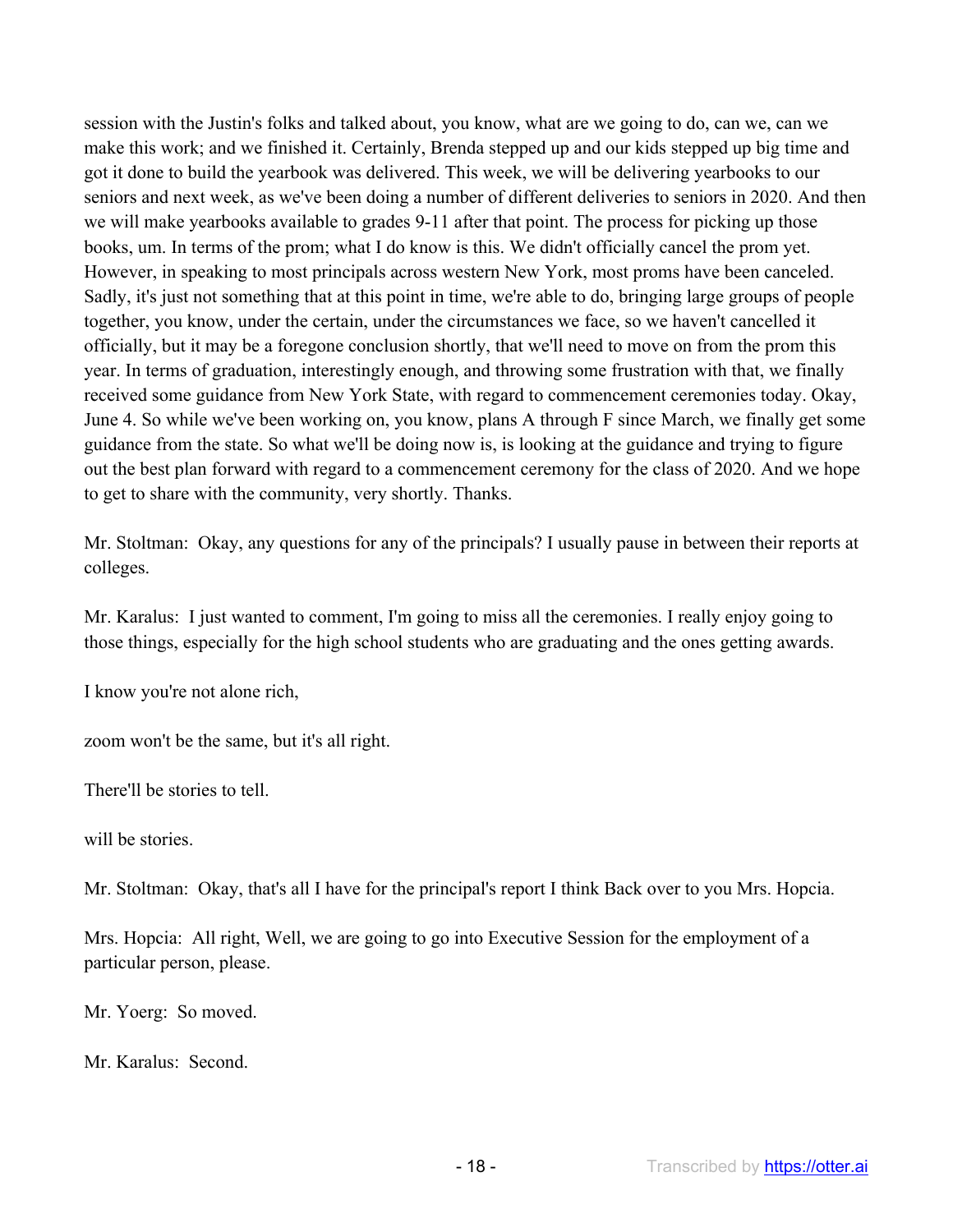Mrs. Hopcia: All in favor?

The District Clerk asked for a roll call.

Mr. Karpie: aye; Mrs. Lords-Quinn: aye; Mrs. Hopcia: aye; Mr. Bennett: aye; Mr. Stoldt: aye; Mr. Yoerg: aye; Mr. Karalus: aye.

Mrs. Hopcia: Alight. Motion carries. Alright, thank you for tuning in, everyone, we appreciate it.

*Mrs. Lords-Quinn left the meeting.*

*Mrs. Hopcia's microphone disconnected. Mr. Bennett took over the meeting.*

Mr. Bennett: A motion is needed to reopen the meeting.

Mr. Yoerg: So moved.

Mr. Karalus: Second.

Mr. Bennett: All in favor?

The District Clerk asked for a roll call.

Mr. Karpie: aye; Mrs. Lords-Quinn: aye; Mrs. Hopcia: aye; Mr. Bennett: aye; Mr. Stoldt: aye; Mr. Yoerg: aye; Mr. Karalus: aye.

Mr. Bennett: Motion carried.

My Motion carried on was Motion carried. Joe was trying to say something. Tanya. She's not I know Is she not on.

Okay. We still have quorum so we can still continue right. Yeah,

yeah.

Mr. Bennett: A motion to close the meeting adjourn, adjourn.

Mr. Yoerg: So moved.

Mr. Karalus: Second.